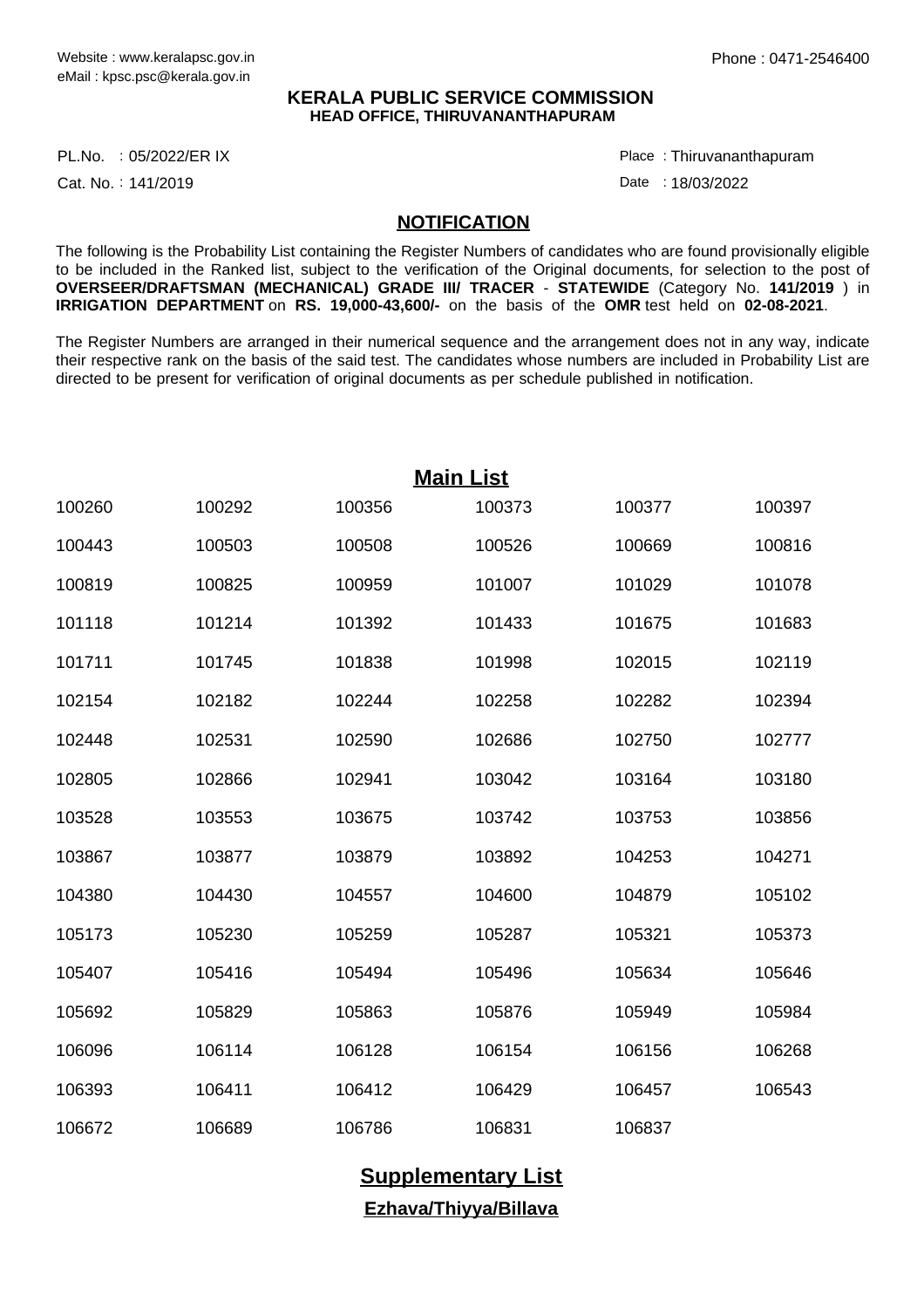|                                                 |        |        | $\mathbf 2$ | OVERSEER/DRAFTSMAN (MECHANICAL) GRADE III/                     |        | <b>TRACER</b> |  |  |  |  |
|-------------------------------------------------|--------|--------|-------------|----------------------------------------------------------------|--------|---------------|--|--|--|--|
| 101062                                          | 101144 | 101437 | 101699      | 101809                                                         | 103227 |               |  |  |  |  |
| 103642                                          | 103972 | 104064 | 104197      | 104235                                                         | 104898 |               |  |  |  |  |
| 105385                                          | 105570 | 105739 | 105903      |                                                                |        |               |  |  |  |  |
| <b>Scheduled Caste</b>                          |        |        |             |                                                                |        |               |  |  |  |  |
| 102834                                          | 103422 | 103882 | 105028      | 105454                                                         | 105911 |               |  |  |  |  |
| 106444                                          | 106499 | 106857 |             |                                                                |        |               |  |  |  |  |
| <b>Scheduled Tribe</b>                          |        |        |             |                                                                |        |               |  |  |  |  |
| 102967                                          | 105528 | 106321 | 106366      | 106789                                                         |        |               |  |  |  |  |
| <b>Muslim</b>                                   |        |        |             |                                                                |        |               |  |  |  |  |
| 100551                                          | 100783 | 101368 | 101850      | 102722                                                         | 103124 |               |  |  |  |  |
| 103722                                          | 104764 | 105171 | 105187      | 105374                                                         | 105463 |               |  |  |  |  |
| 105557                                          | 106170 |        |             |                                                                |        |               |  |  |  |  |
| <b>Latin Catholics/A.I</b>                      |        |        |             |                                                                |        |               |  |  |  |  |
| 102513                                          | 103349 | 103386 | 103863      | 106319                                                         |        |               |  |  |  |  |
| <b>OBC</b>                                      |        |        |             |                                                                |        |               |  |  |  |  |
| 100273                                          | 105119 | 106418 | 106536      | 106634                                                         |        |               |  |  |  |  |
| <b>Viswakarma</b>                               |        |        |             |                                                                |        |               |  |  |  |  |
| 103097                                          | 103942 | 104587 | 105572      | 106400                                                         |        |               |  |  |  |  |
| <b>SIUC Nadar</b>                               |        |        |             |                                                                |        |               |  |  |  |  |
| 100157                                          | 100424 | 100581 | 100964      | 101218                                                         |        |               |  |  |  |  |
| <b>Scheduled Caste Converts to Christianity</b> |        |        |             |                                                                |        |               |  |  |  |  |
| 103058                                          | 103128 | 103256 | 103929      | 106557                                                         |        |               |  |  |  |  |
| <b>Dheevara</b>                                 |        |        |             |                                                                |        |               |  |  |  |  |
| 102414                                          | 102918 | 103645 | 104151      | 105931                                                         |        |               |  |  |  |  |
| <b>Hindu Nadar</b>                              |        |        |             |                                                                |        |               |  |  |  |  |
| 100321                                          | 100389 | 100778 | 100999      | 101208                                                         |        |               |  |  |  |  |
|                                                 |        |        |             | <b>List of Differently Abled Candidates for 3% Reservation</b> |        |               |  |  |  |  |

Not Eligible